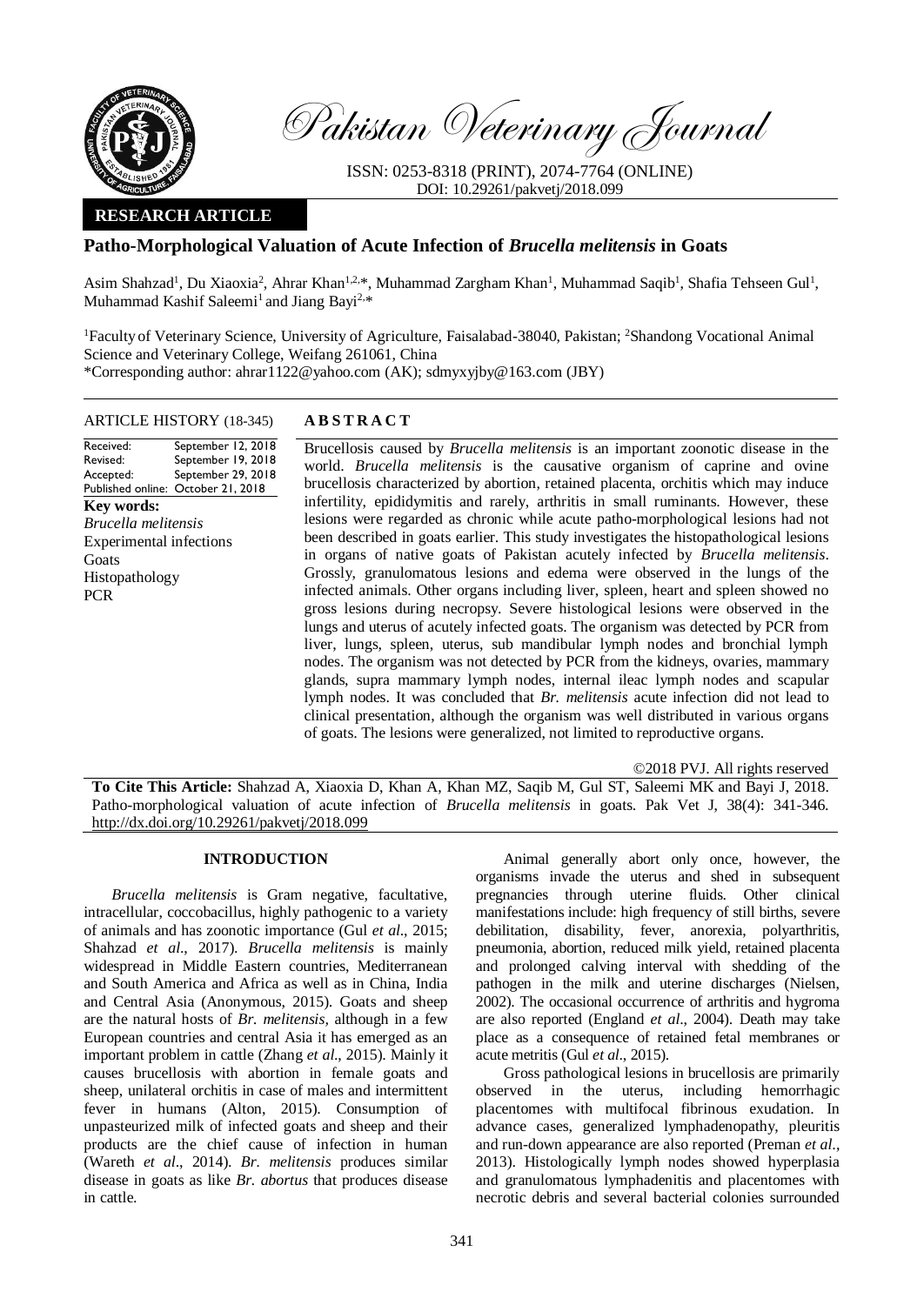by an intense inflammatory infiltrate (Nasruddin *et al*., 2014). Granulomatous inflammatory processes are also reported in mammary glands, liver, spleen, and kidneys. Central nervous system with multifocal or diffuse histiocytic meningitis, lymphoid depletion in thymus, lungs with diffusely thickened alveolar walls and interstitial inflammatory infiltrate are reported (Ahmed *et al*., 2012).

The lesions in reported field cases were categorized as chronic while only one study describing acute lesions in the buck is available in the literature, however, no study describing acute lesions in goats is available. Moreover, studies to explore various lesions of brucellosis (*Br. melitensis*) in goats are also lacking. In view of the foregoing, the present study was planned to investigate the pathology in experimentally induced brucellosis in goats.

### **MATERIALS AND METHODS**

**Experimental animals and management:** Eight goats were utilized for patho-morphological and molecular studies. Clinically healthy Barbri goats free from apparent ailment were utilized. Animals were kept in control house with 24±2°C temperature, 45-70% humidity and 12 hr light-dark cycle. Green fodder and water was available around the clock. All animals were tested for brucellosis by RBPT and ELISA prior to start of the experiment. Five animals were given infection of *Br. melitensis* through conjunctiva @ 0.5 mL/animal having bacterial concentration of 1 x  $10^9$ /mL viable counts. Three animals were kept as control and inoculated with 0.5 mL of sterile normal saline. The animals were observed for clinical signs and symptoms of brucellosis like dynamics of rectal temperature twice daily, while total leukocyte counts (TLC) and presence of antibodies against *Brucella* through RBPT using the antigens procured from Veterinary Research Institute, Lahore, Pakistan and cELISA by using kit method (Savanova®, Sweden, Germany) were determined on alternative days. After three weeks of inoculation, animals were killed humanly. The morbid tissue samples including lymph nodes (mammary, internal iliac, bronchial), mammary gland, liver, spleen, lung and reproductive organs were collected and preserved in 10% buffered formalin.

**Characterization through PCR:** DNA was extracted from the above-mentioned tissues utilizing commercially available DNA extraction kit (Favorgen<sup>®</sup>, FABGK001) using the manufacturer's protocol. Then DNA was amplified using *Brucella* genus specific primers (B4- 5'- TGGCTCGGTTGCCAATATCAA-3' and B5- 5'- CGCGCTTGCCTTTCAGGTCTG-3') of *BCSP*-31 gene giving 223bp product for molecular detection of *Brucella* to check the localization of the organism (Baily *et al*., 1992). PCR reactions were performed in a Thermal Cycler (BioRad®, T100™ Thermal Cycler) using standard protocol. Amplified product was run on gel electrophoresis and then visualized in gel documentation system (BioRad®, Gel Doc™ EZ Gel Documentation System).

**Gross and histopathology:** All organs were examined for gross lesions and morbid tissues were fixed in neutral buffered formalin. These tissues were processed by routine method of dehydration and paraffin embedding techniques. Sections of 3-4µm thick were cut and stained

with hematoxylin and eosin. Slides were analyzed for histopathological lesions.

#### **RESULTS**

**Clinical signs:** In infected animals, fever was recorded 24 hrs PI which was persistent for two days in *Br. melitensis* infected animals. From day 4 onwards rectal temperature of infected goats became normal as compared with noninfected goats (Fig. 1A). A significant increase in the leukocytes was observed in infected animals at day 7 of the experiment which peeks at day 17 of infection and then started decreasing to its normal level as compared to non-infected goats (Fig. 1B). The infected animals were seropositive at day 9 post inoculation (PI) through RBPT (Fig. 1C) and cELISA (optical density) (Fig. 1D) and attained maximum titer at day 12 of the experiment which remained persistently high throughout the period of experiment. Animals kept as control showed no reaction to RBPT and cELISA (Fig. 1C and 1D).

**Confirmation of the organism:** By PCR, the organism (223 bp) was detected from the blood of the infected goats 24 hrs PI, then throughout the experiment (Fig. 2). At the end of the experiment, the organism (223 bp) was detected in the liver, lungs, spleen, uterus and submandibular and bronchial lymph nodes. However, PCR could not detect organism from kidneys, ovaries, mammary glands and supra mammary, internal ileac and scapular lymph nodes (Fig. 3).

**Gross and histopathology:** Grossly, granulomatous lesions and pulmonary edema were observed in infected animals. Other organs including liver, heart and spleen did not show gross lesions during necropsy.

In histo-morphological examinations, lesions were observed in liver, lungs, kidneys, and uterus. There were hemorrhages around the vein, active von Kupffer cells along with mild mononuclear cells infiltration and coagulative necrosis in liver (Fig. 4a). There were multiple degenerating areas surrounded by infiltration of mononuclear cells. Hepatocytes appeared with centrally placed nuclei and granular cytoplasm with cloudy swelling, collapsed sinusoidal spaces and necrosis of hepatocytes (Fig. 4b).

Lungs showed diffusely thickened alveolar walls containing fibrinous exudate. Fibrinous exudate mixture of macrophages, mononuclear cells and granulocytes was present in alveoli and lungs parenchyma (Fig. 5). Lungs were also congested. Bronchioles contained fibrinous exudate (Fig. 5) and pleura were congested, thickened and even edematous and hemorrhages were seen just below pleura.

Kidneys showed infiltration of granular and multilobed cells in glomeruli obliterating the glomerular space with mild to moderate congestion of medullary area (Fig. 6a). Proximal as well as medullary tubules contained pinkish colored proteinaceous material. There were areas of necrosis and increased urinary spaces in glomerulus (Fig. 6b). Spleen showed hyperplasia of the many germinal follicles, proliferation of the cells with lightly stained cytoplasm and increased population of macrophages and red pulp was filled with lymphocytes, macrophages and plenty of RBC's.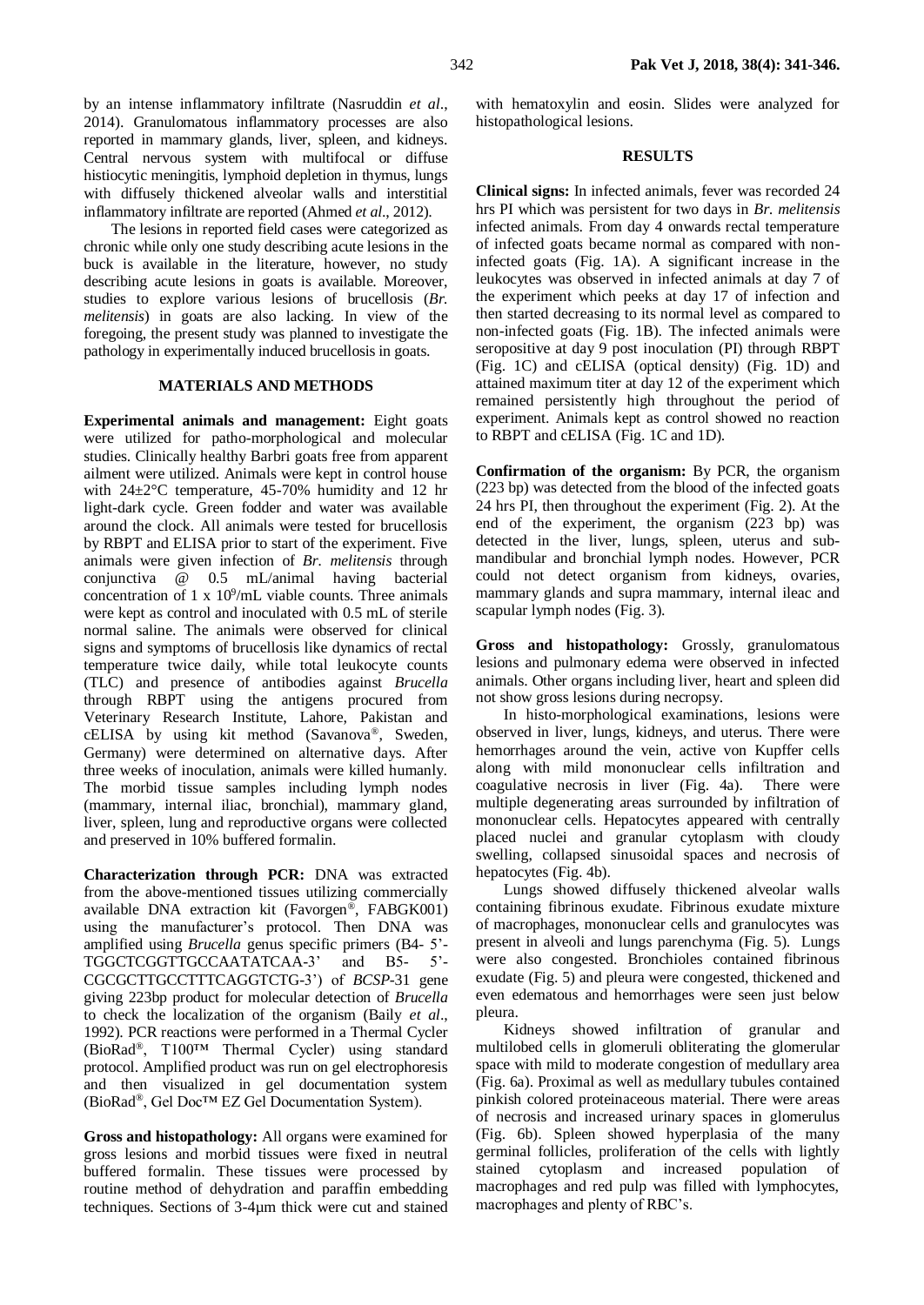

Fig. I: Dynamics of goats (rectal temperature °F), TLC (10<sup>3</sup>/µL), RBPT titer and cELISA (OD) infected with *Brucella melitensis* compared with noninfected goats at different time intervals.



**Fig. 2:** Detection of *Brucella melitensis* from the blood of experimental goats. Lanes description: ladder (100bp): 1 & 9: Negative control; 2 & 10: Positive control; 3 & 11: Positive test samples; 4-8: Negative test samples; 12-14 and 15-16 wells were empty.



**Fig. 3:** Detection of *Brucella melitensis* from the different organs in experimental goats. Lanes description: Ladder (100bp): 1 and 9: Positive control; 2: Negative control; 3 & 10: Positive test samples; 4=Liver, 5=Lungs, 7=Spleen, 11=Uterus, 14=Sub-Mandibular Lymph Node (LN) And 16=Bronchial LN. Negative Test Samples: 6=Kidneys, 8=Ovary, 10=Mammary Glands, 12=Supra Mammary LN, 13=Internal Ileac LN and 15=Scapular LN.

Mammary gland showed focal interstitial infiltration of lymphocytes, macrophages, and neutrophils. Placentomes contained necrotic debris comprised of intense inflammatory infiltrate (Fig. 7A), dead tissue, multiple foci of degenerating areas specifically below the epithelium. Uterine glands were degenerated and mixed with inflammatory cells along with congested blood vessels (Fig. 7B).

## **DISCUSSION**

*Brucella melitensis* was isolated from the spleen of a British soldier on the Island of Malta in 1887 by Sir David Bruce (Bruce) and was denominated *Micrococcus melitensis*. This bacterium was renamed as *Br. melitensis*  in 1920, in honor of Dr. Bruce (Poester *et al*., 2013). It causes significant problems in humans, goats and sheep around the world, however, pathogenesis is not yet clear. As goats are the primary hosts of *Br. melitensis*, using goats as model, in the present study, *Br. melitensis* was injected through conjunctiva to know the body dynamics and distribution of organism in various organs of goats.

In the present study, fever was observed in all animals infected with *Br. melitensis* (Fig. 1A) which agreed with the results reported earlier (Carvalho *et al*., 2012). Contrary to our findings, no clinical signs were reported due to infection of *Br. melitensis* in bucks (Nasruddin *et al*., 2014) and rams (Suraud *et al*., 2008). The differences in results could be due to the variability in exposure time, route of infection and age of the animals.

Significantly increased leukocyte counts were recorded in the present study at day 7 of experiment which peaked at day 17 of infection (Fig. 1B). Increased leukocytes were also observed in bison from Yellowstone national park (Rhyan *et al*., 2001). Antibodies against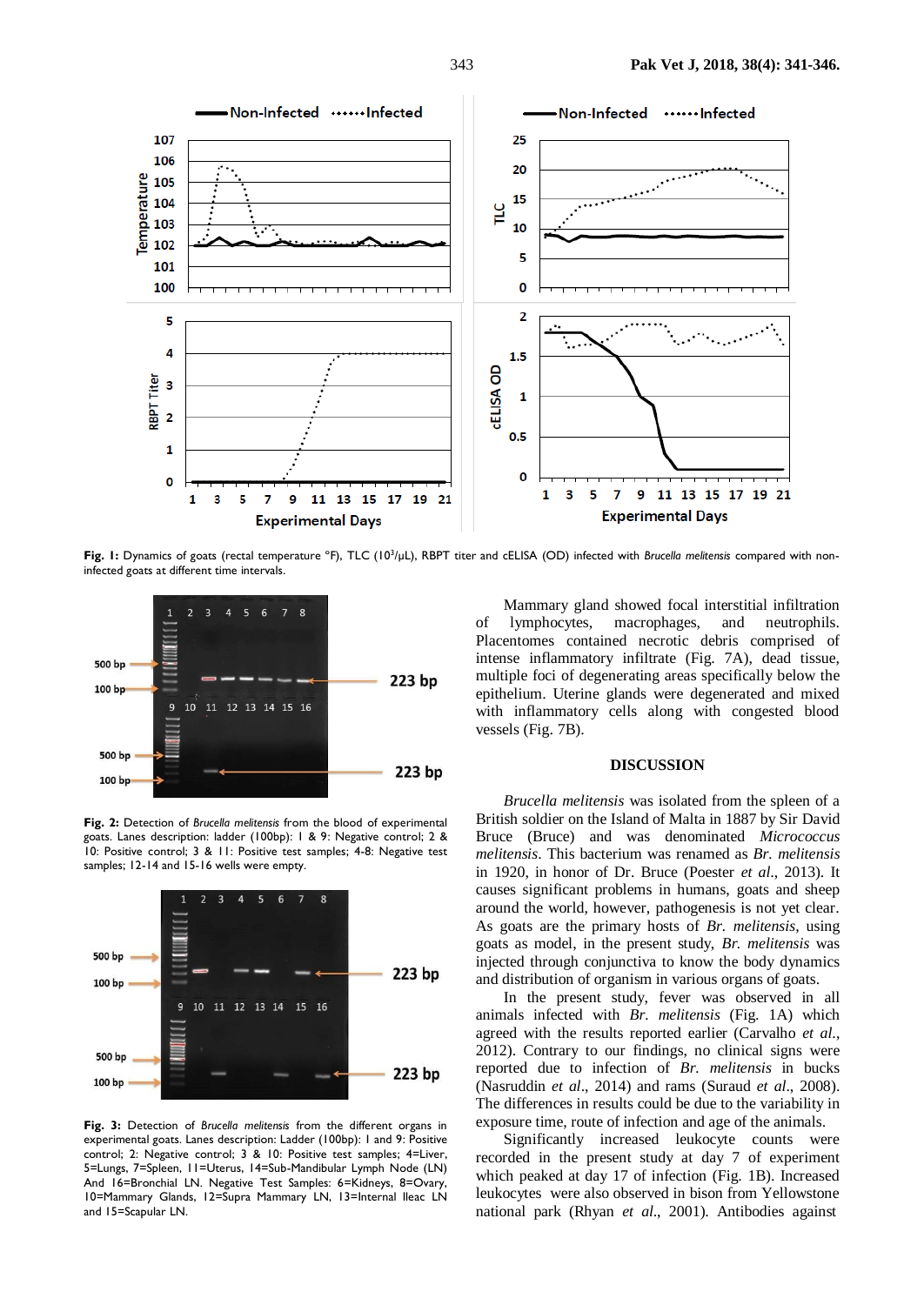

**Fig. 4:** Liver of goat infected with *Brucella melitensis* showing a) coagulative necrosis (N), hemorrhages and mild mononuclear cells infiltration (I), and b) cloudy swelling (arrow), collapsed sinusoidal spaces and individual cell necrosis of hepatocytes (arrow head). H & E stain. a=100X; b=200X.



**Fig. 5:** Lungs of goat infected with *Brucella melitensis* showing emphysema (E), thickened alveolar walls (arrows) and alveoli filled with fibrinous exudate (arrow heads). Infiltration of inflammatory cells especially polymorphs around bronchiole is also evident. H & E Stain. 100 X.



**Fig. 6:** Kidneys of goat infected with *Brucella melitensis* showing a) mild to moderate congestion (C) of medullary region and b) necrosis with infiltration of granular and multilobed cells in glomeruli (arrow), tubules with proteinaceous material (P) and increased urinary spaces in glomerulus. H & E stain.  $a=100X$ ;  $b=200X$ .



**Fig. 7:** Uterus of goat infected with *Brucella melitensis* showing A) necrotic debris comprised of intense inflammatory infiltrate (arrow), dead tissue and B) multiple foci of degenerating areas specifically below the epithelium. H & E stain. A=100; B=400X.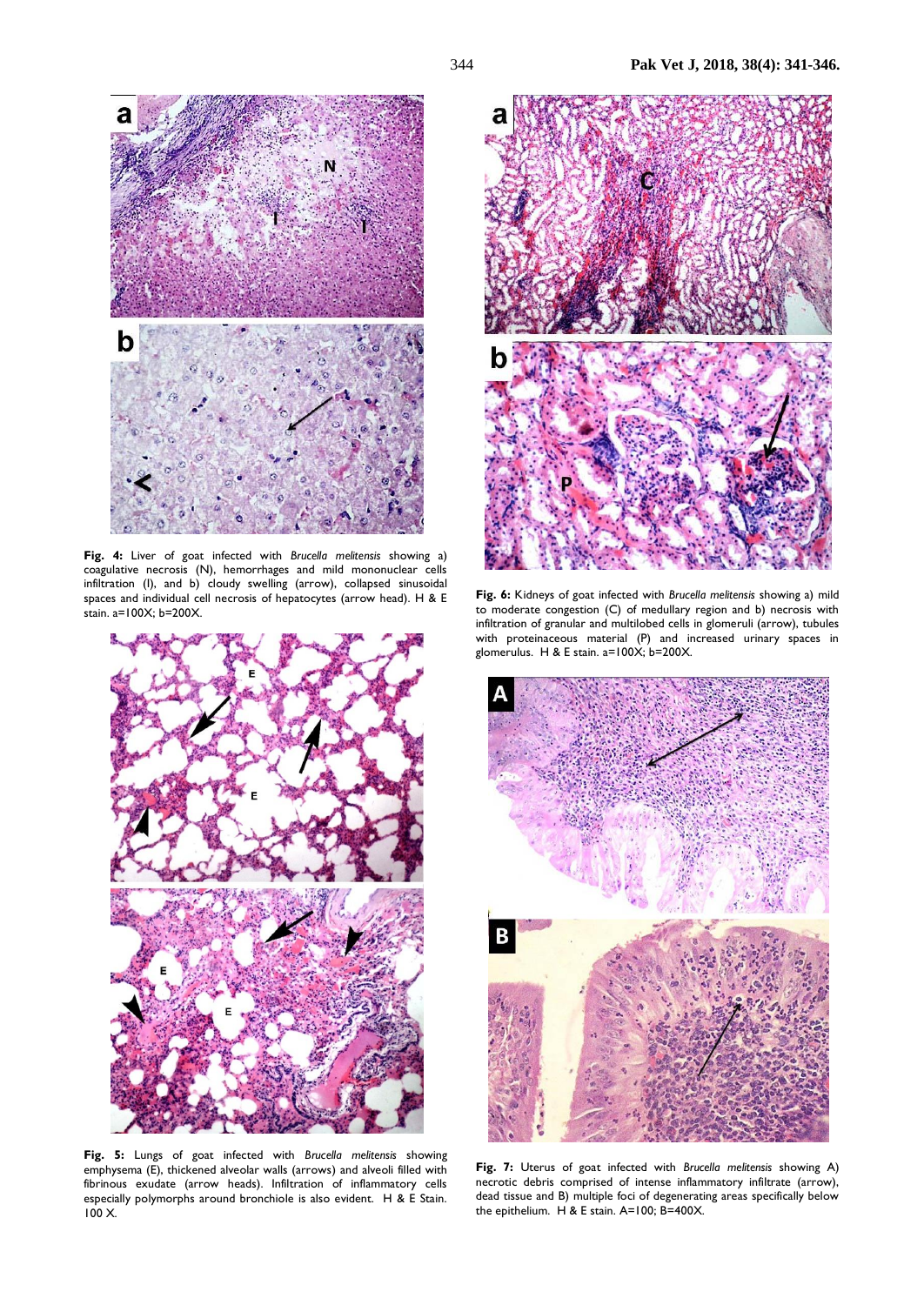*Brucella* were detected at day 9 PI both by RBPT and cELISA which attain its maximum titer at day 12 of the experiment and remains constantly high throughout the experiment (Fig. 1C and 1D). Contrary to the present findings, antibodies against *Brucella ovis* were detected in experimentally induced infection in bighorn sheep at four weeks PI (McCollum *et al*., 2013). The difference in the results of both the studies could be the route of infection or sex (Nasruddin *et al*., 2014).

Through molecular investigations in the current study, the organism was successfully detected from the blood of the infected goats from day 2 PI to throughout the experiment. Moreover, PCR enabled us to understand how *Br. melitensis* disseminates in different tissues including liver, lungs, spleen, uterus, sub mandibular lymph nodes and bronchial lymph nodes (Fig. 3), moreover, the organism was not detected from kidneys, ovaries, mammary glands, supra mammary lymph nodes, internal ileac lymph nodes and scapular lymph nodes. No study in the published literature was available to compare the results of the present study. However, bacteriological examination in cattle infected with *Br. abortus* indicated widespread isolation of organism in different tissues including parotid, mandibular, suprascapular, retropharyngeal, supramammary, prefemoral, hepatic, popliteal, internal iliac, bronchial, renal lymph nodes and spleen (Forbes and Tessaro, 1996). *Brucella* was not isolated from the mesenteric lymph nodes, kidneys, liver, mammary glands and uterus (Xavier *et al*., 2009). It has been reported that the sensitivity and specificity values of *Brucella* obtained with PCR similar to that of bacteriology in semen, urine, preputial wash and tissue samples from infected rams (Xavier *et al*., 2010). Isolation and identification of *Brucella* is a low-yield process, prolonged turn over time and poses serious threat to laboratory personnel as well (Bhat and Asha, 2016). Serological tests are useful for screening large size herds, very easy to perform, convenient and cheap. Nevertheless, cross-reactions with non-specific antibodies may generate false positive results (Ahmed *et al*., 2016). Molecular diagnostic methods have considerably reduced this type of risk and are the most reliable tools in terms of sensitivity and specificity (Leyla *et al*., 2003). Moreover, agreement between PCR and bacteriology in study of Xavier *et al.* (2010) indicated that PCR method is highly efficient for the early diagnosis of brucellosis.

Histological findings of brucellosis in chronic cases includes abscesses, granulomatous lesions (caseating or non-caseating) and non-specific inflammation (Ahmed *et al*., 2012). Grossly, granulomatous lesions and edema were observed in lungs in the present study, these types of lesions have been reported in humans (Theegarten *et al*., 2008). Clinical signs and macroscopic lesions are contrary to those reported earlier by Nasruddin *et al*. (2014) in experimentally infected bucks with *Br. melitensis*. All other organs including liver, spleen, kidneys, testes and mammary glands were normal and no gross lesions were observed during necropsy probably due to the shorter exposure time and route of infection used.

While histo-pathological lesions observed in liver showed hepatocytes with centrally placed nuclei and granular cytoplasm with cloudy swelling give rise to collapsed sinusoidal spaces with individual cell necrosis of hepatocytes. Multiple areas of necrosis and hemorrhages around central vein with active von Kupffer cells and mild mononuclear cells infiltration were also evident. Nasruddin *et al*. (2014) also observed mild to moderate infiltration of inflammatory cells around central vein in the liver of experimentally infected bucks which shows hematogenous nature of distribution of the infection. Prior studies shown that *Brucella* can induce the release of pro inflammatory cytokines for instance interleukin IL-12 and tumor necrosis factor alpha for the influx of phagocytes. Afterwards the lesions progress into granuloma and expose the pathogens to phagocytosis (Zhan *et al*., 1996). Consequently, cytokine stimulatory properties of pathogen may describe the association stuck between tissue invasion and localized inflammation.

Lungs in the present study exhibited diffusely thickened alveolar walls, fibrinous exudate containing macrophages, mononuclear cells and granulocytes in alveolar spaces, interstitial inflammatory infiltrate in the parenchyma, congestion, dilatation of blood vessels, bronchioles containing fibrinous fluid, pleura thickened, edematous, congested and hemorrhagic just below pleura. Previous studies showed lungs with mild hyper-cellularity of interalveolar septae and infrequent macrophages, and randomly spread multinucleated cells in airways (Rhyan *et al*., 2001). Considerable involvement of lungs is an infrequent feature of brucellosis in Rhesus monkey (Mense *et al*., 2004). In humans, respiratory impediments are mostly mild flu-like with sore throat and mild dry cough. May cause pneumonia and lung abscess whereas serious manifestations are rare (Theegarten *et al*., 2008).

Kidneys showed infiltration of granular and multilobed cells in glomeruli obliterating the glomerular space with mild to moderate congestion of medullary area. Proximal as well as medullary tubules contained pinkish colored pretentious material and areas of necrosis were also evident at some places. Kidneys showed histologic indication of mild, multifocal nephritis characterized by lymphocytes infiltration predominantly in parivascular areas admixed with histiocytes and cellular debris (Mense *et al*., 2004). Histologically, kidneys are characterized by granulomas with central necrosis surrounded by multilobulated infiltrates with few giant cells in humans (Colmenero *et al*., 2002).

Spleen showed hyperplasia of the many germinal follicles, proliferation of the cells with lightly stained cytoplasm and increased population of macrophages, red pulp filled with lymphocytes, macrophages and plenty of RBC's. A study in rhesus macaques in experimentally induced by aerosol exposure of brucellosis also described increased numbers of lymphohistiocytic cells (Mense *et al*., 2004). In another study, lymphoid depletion was reported in spleen of naturally infected bovine which were sero-positive for brucellosis (Ahmed *et al*., 2012). These differences observed may be attributed to duration/course of the disease.

Mammary glands showed focal interstitial infiltration of lymphocytes, macrophages and neutrophils. Alton (2015) also described inflammation of the mammary gland in goats with acute natural infections. Uterus showed placentome with necrotic debris comprised of intense inflammatory infiltrate, dead tissue, multiple foci of degenerating areas specifically below the epithelium, glands are degenerated mixed with inflammatory cells and